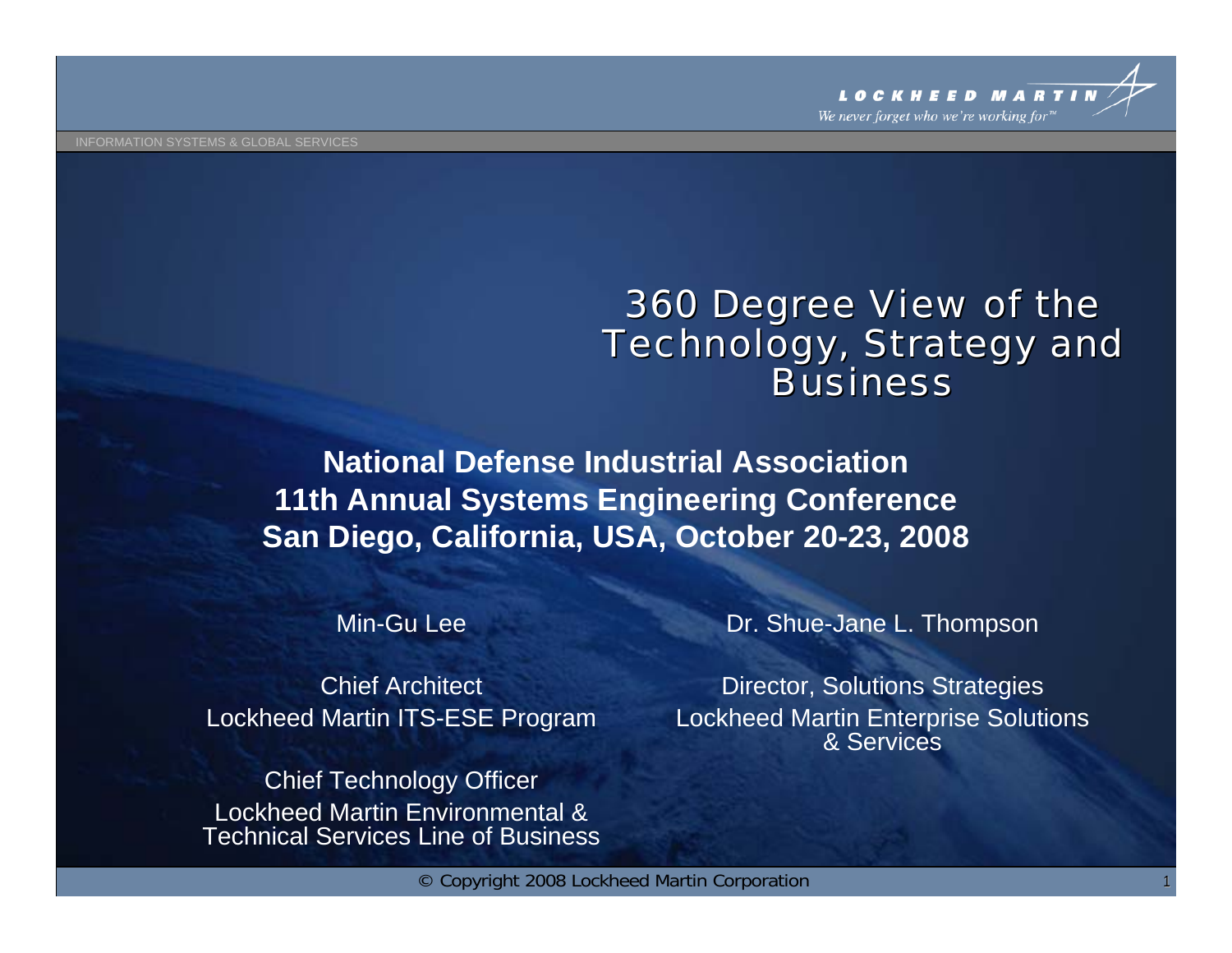



- Social Concerns
- Paradigm Shift
- 360-Degree View
- SE Leadership Theory
- Thompson's Alignment Model
- **Success Story**
- **Emerging Alignment Themes**
- Conclusion
- $\blacksquare$  Q & A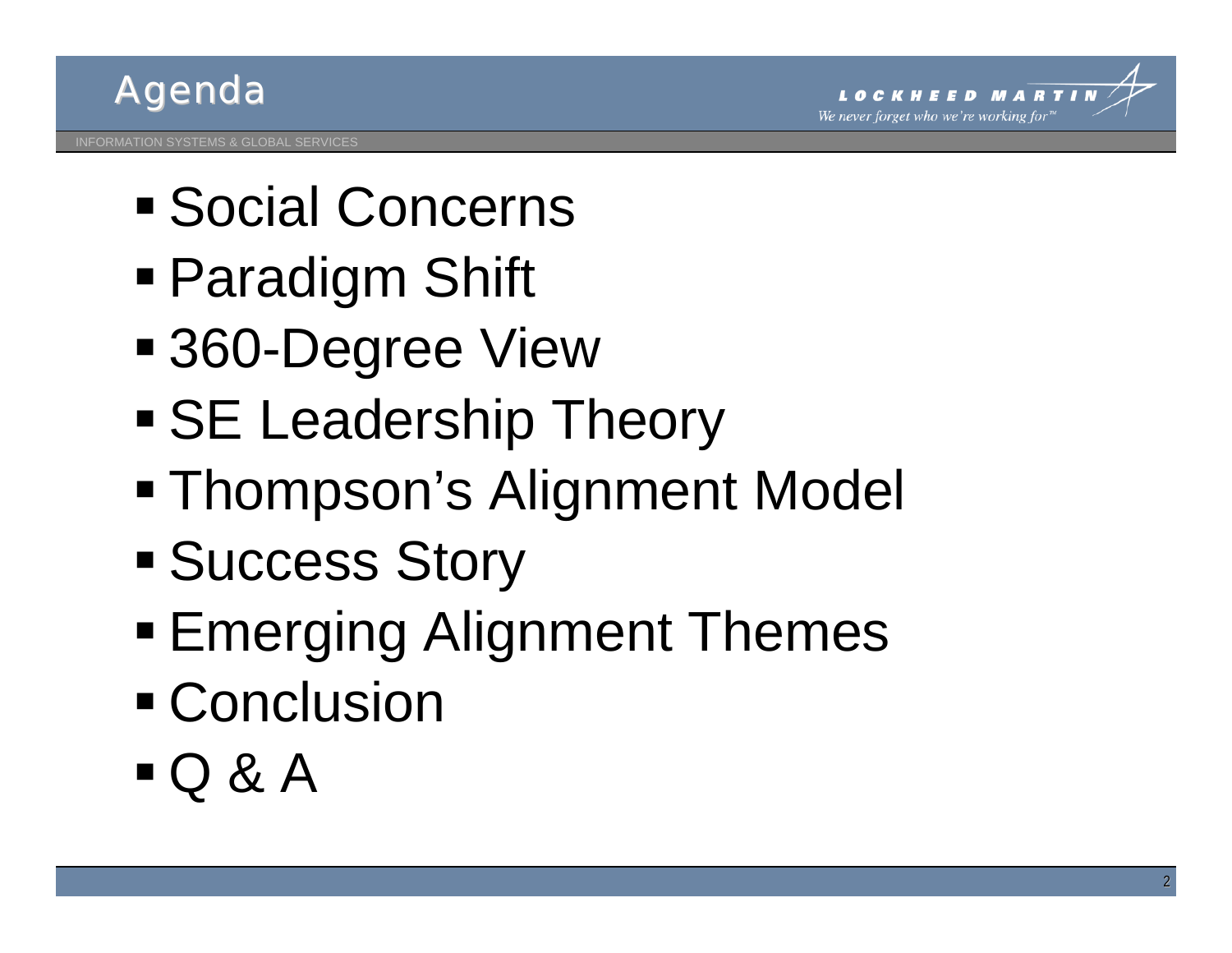

We never forget who we're working for'

INFORMATION SYSTEMS & GLOBAL SERVICES



#### Social concerns and theoretical interests

- Lack of understanding IT's business value
- Ever changing organizational structure
- Danger of IT overspending
- Increasing IT spending
- Increasing dependence on IT
- The changing CIO roles
- IT and business alignment is a must
- The pressing urgency
- Establish irreversible momentum for change

#### **Thompson (2008)**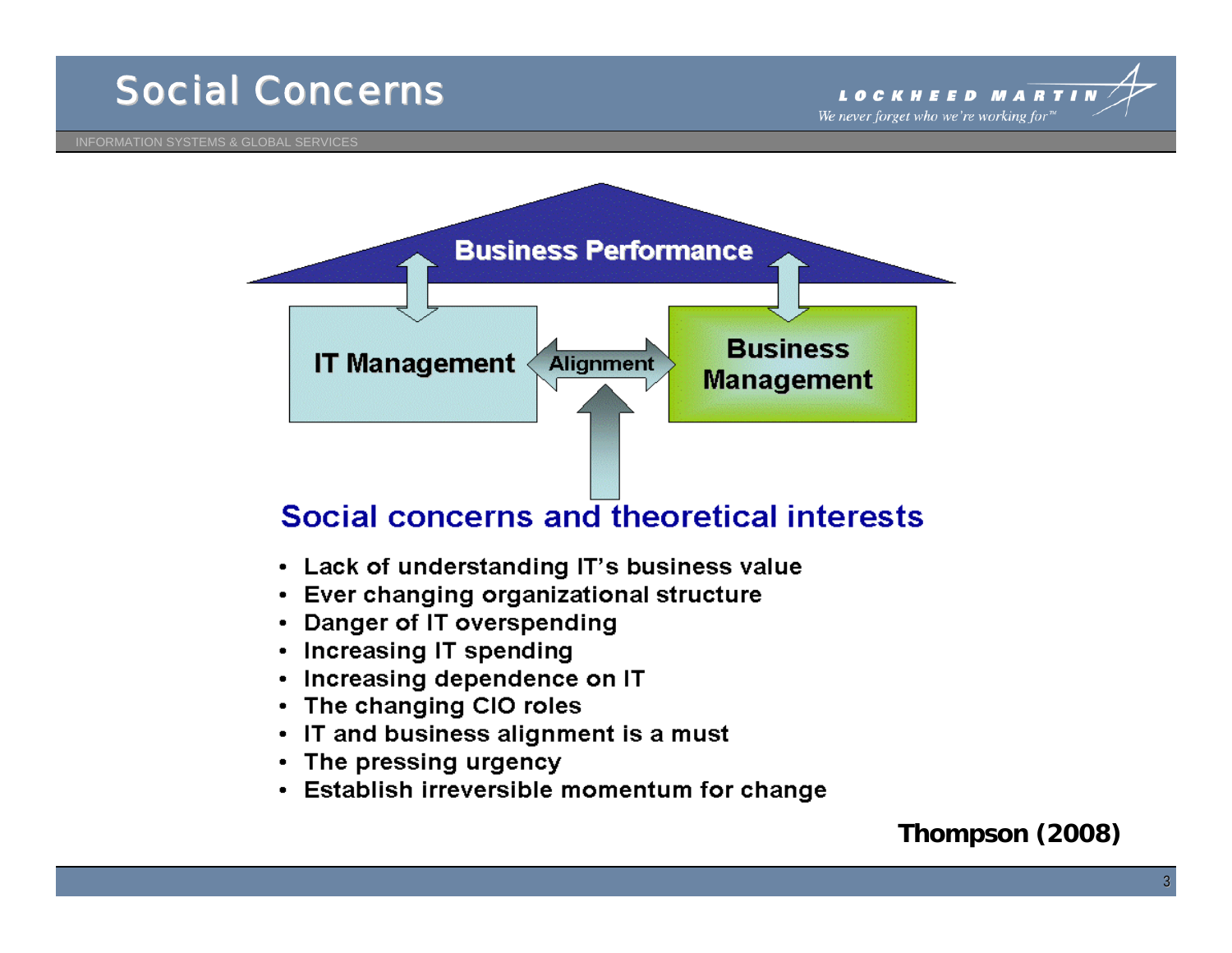#### *What is a Paradigm Shift? What is a Paradigm Shift?*



INFORMATION SYSTEMS & GLOBAL SERVICES

- Thomas Kuhn (1962) first used this term in his influential book, "The Structure of Scientific Revolutions", to describe a change in basic assumptions within the ruling theory of science.
- Jastrow (1899) used the duckrabbit optical illusion to demonstrate the way in which a paradigm shift could cause one to see the same information in an entirely different way.
- The term has been adopted since the 1960s and applied in non-scientific contexts (Wikipedia)



The famous duck-rabbit ambiguous image. Is it a duck? Is it a rabbit?

Source: Jastrow, J. (1899). The mind's eye. Popular Science Monthly, 54, 299-312.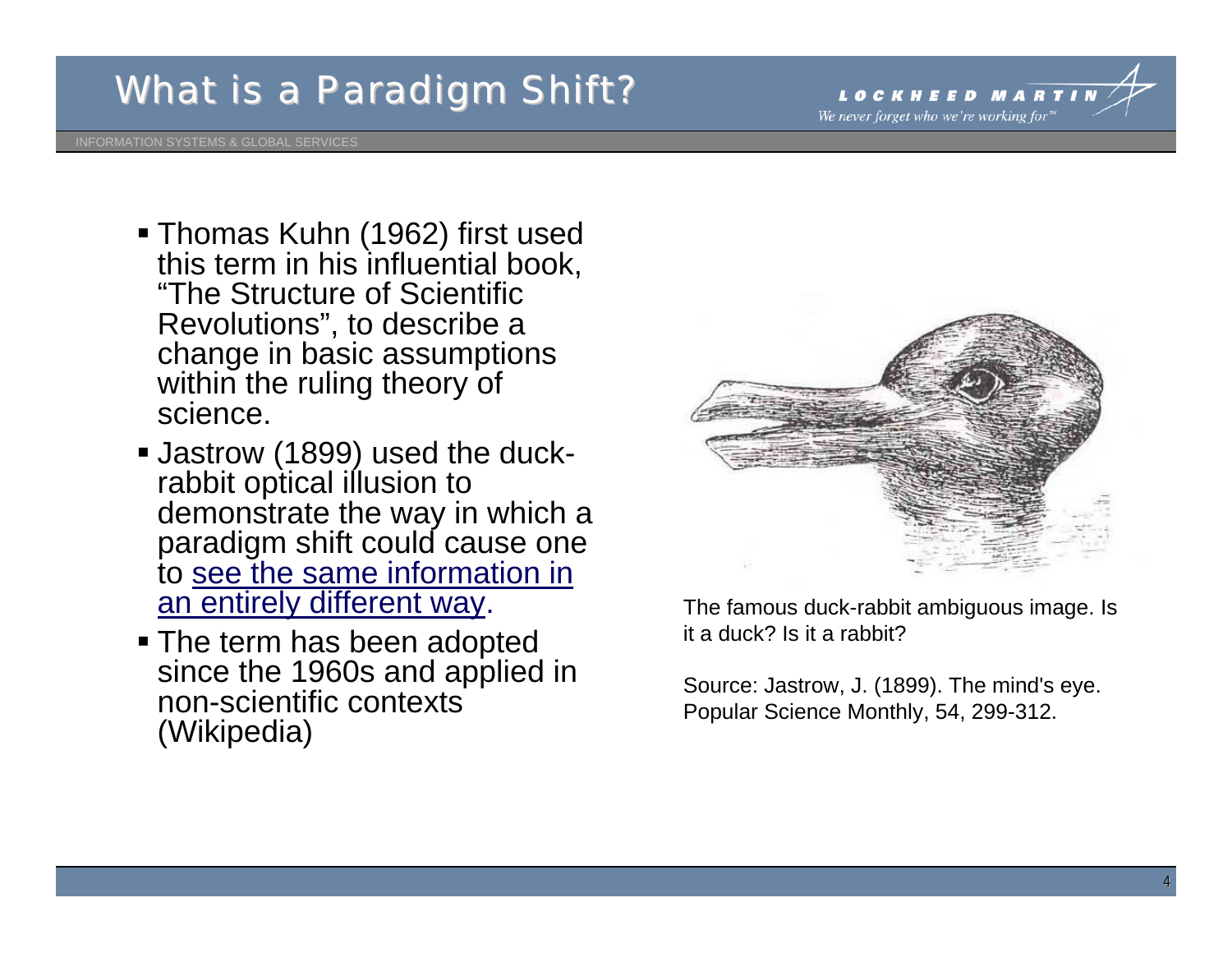#### *Paradigm Shift for SE Paradigm Shift for SE Professionals Professionals*

INFORMATION SYSTEMS & GLOBAL SERVICES



#### **View, Understand, Map, & Manage**



#### **Individual Contributor**

#### **Program Leadership**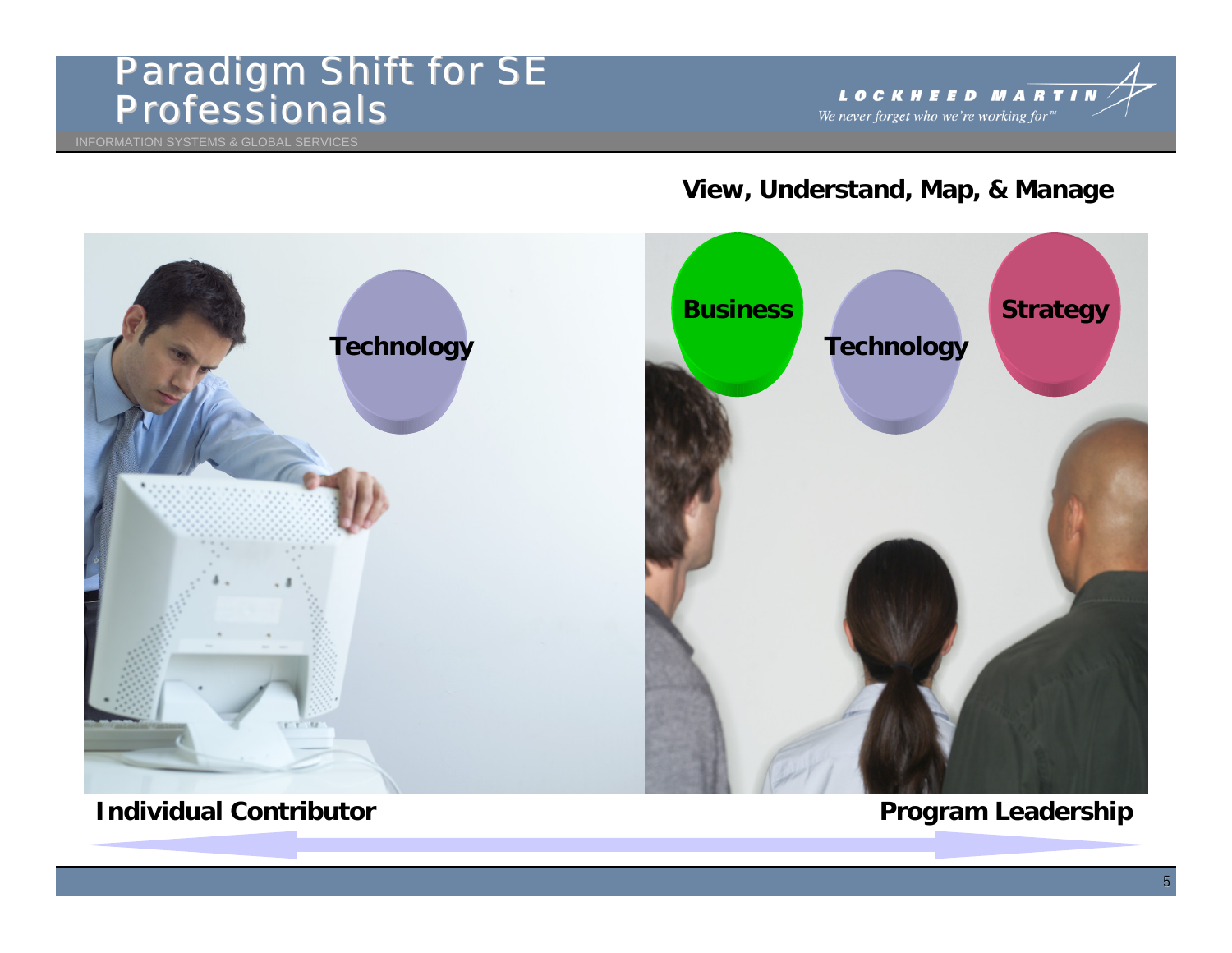#### *Paradigm Shift for SE Leaders Paradigm Shift for SE Leaders*



INFORMATION SYSTEMS & GLOBAL SERVICES

- 360-Degree Leader
	- **Serves others**
	- Needs to practice and be trained
	- Works as a program leader
	- Shines as a setting sun: Make others successful
- Strategy & Business Leader
	- **Encourages Teamwork**
	- Works as a Coordinator
	- **Makes wise decisions**
	- Works as a project leader
	- **Has risk of losing passion of technical leadership**
	- **Shines as a high noon: Strong**
- Technology Leader
	- **Ioma** Is a leader of technology
	- **If** Is a hero/heroine for warriors
	- Works as a technical task leader
	- Has risk of asking too much of a control
	- **Shines as a rising sun: Potential**

#### **Program Leadership**

#### **Individual Contributor**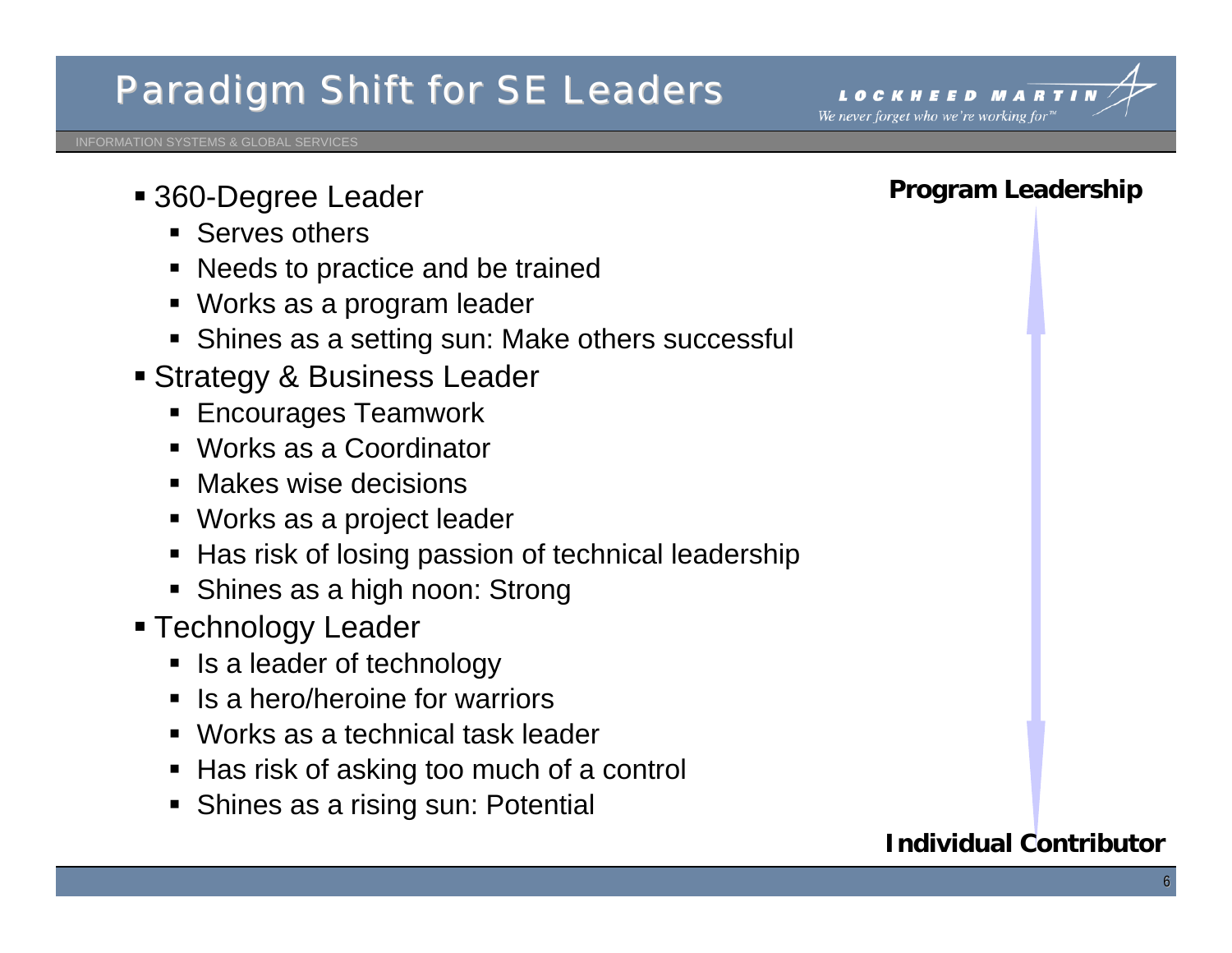

### **- Leadership**

- **Visionary: Provide vision for changes** 
	- Core values (what we stand for, that is, Imagination: Walt Disney)
	- Core purpose (why we exist, that is, To make people happy: Walt Disney)
	- Envisioned future includes long-term goals (that is, Become the Harvard of the West: Stanford University, 1940s)
- Technical
- Business
- Functional
- Managerial: Produce plans for stability and leaders
- Technology
- Process
- People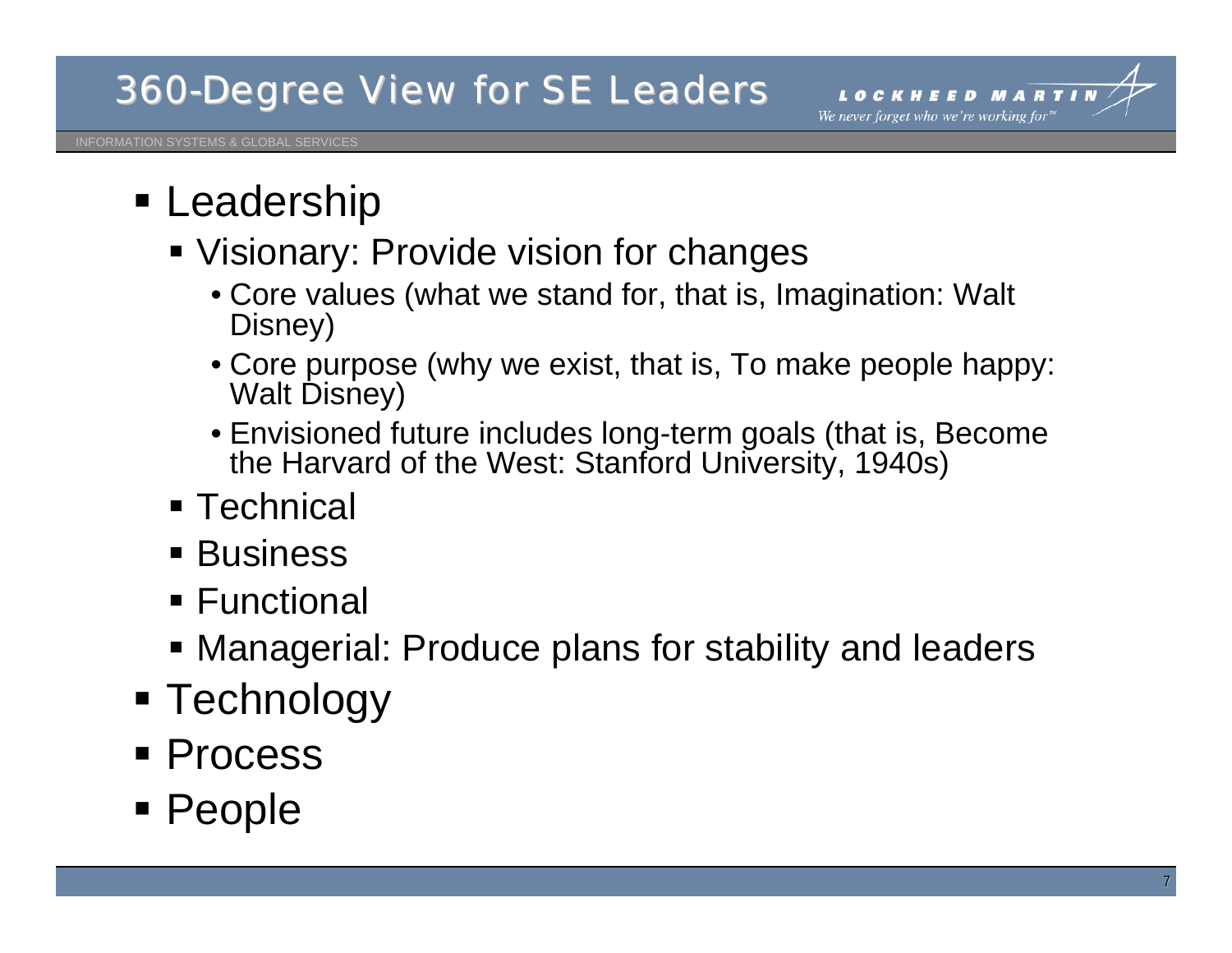#### *Boehm & Ross' (1989) Leadership Boehm & Ross' (1989) Leadership Theory*



**TION SYSTEMS & GLOBAL SERVICES** 

**Theory W**

**360-Degree Leader**

**Technology Leader**

- **Negotiator**
- **B.W. Boehm and R. Ross,1989**
- **Make everyone a winner**
- **Theory Z**
	- **Facilitator**
	- **Motivation and Productivity (Gellerman, 1978)**
	- $\blacksquare$  **Do up-front investment in developing shared values and arriving at major decisions by consensus within an organization Strategy & Business Leader**
- **Theory Y**
	- **Coach**
	- **Productive Software Management (Evans, Piazza, & Dolkas, 1983)**
	- **Stimulate creativity and individual initiative**
- **Theory X**
	- **Autocrat**
	- **Scientific Management (Taylor, 1911)**
	- **Do more precise time and motion studies**
	- **Organize jobs into well-orchestrated sequences of tasks**

Boehm, B. W., & Ross, R. (1989). Theory-w software project management: Principles and examples. IEEE Transactions on Software Engineering, 15(7), 902-916.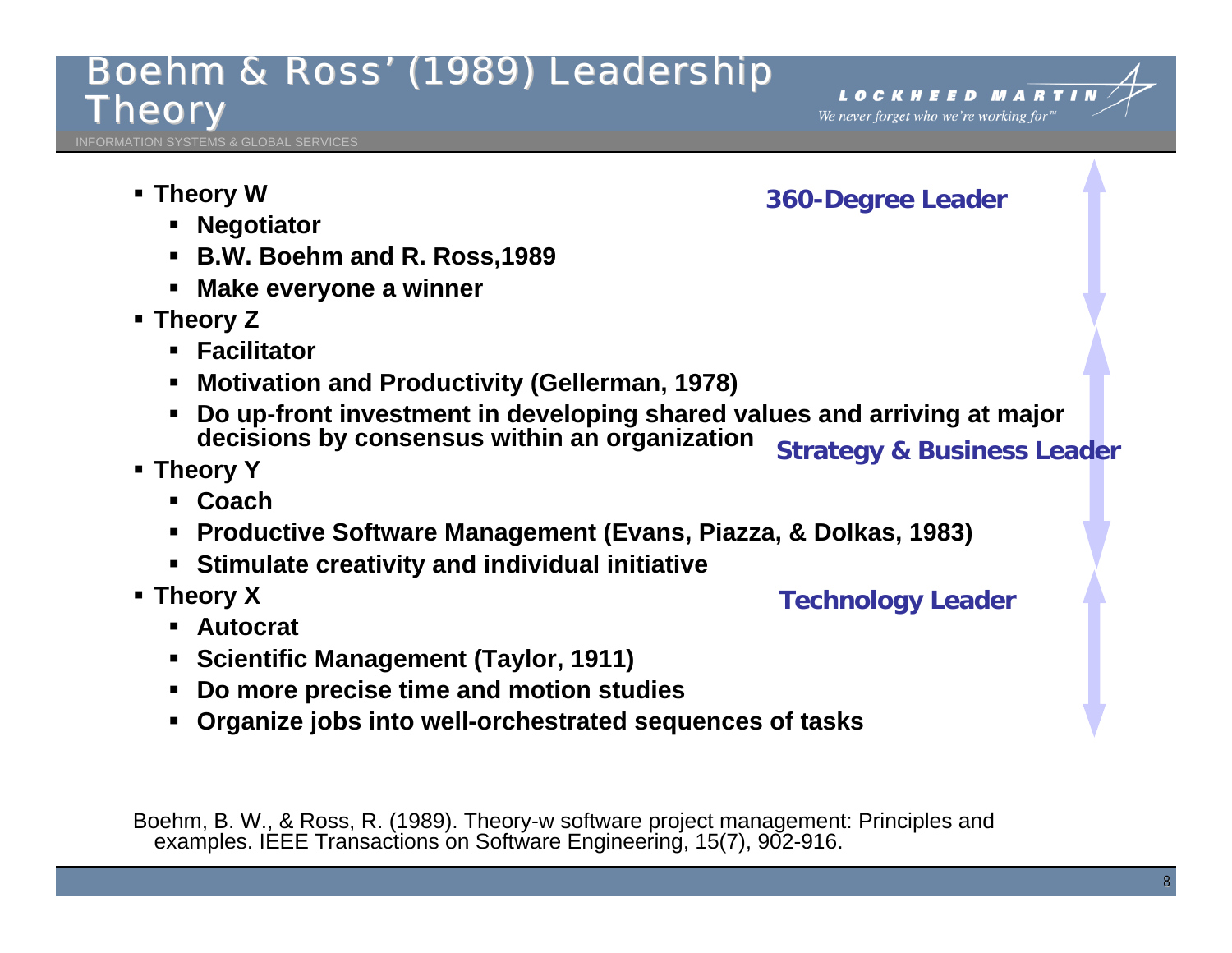#### *Poppendieck's (2007) SE Leadership Poppendieck's (2007) SE Leadership Theory*



**ATION SYSTEMS & GLOBAL SERVICES** 

- Builder of Learning Organizations
	- Here is our purpose and direction I will guide and coach!
- Group Facilitator
	- You are empowered!
- Task Manager
	- Here is what to do and how to do it!
- Bureaucratic Manager
	- Follow the rules!

The role of leadership in software development by Mary Poppendieck, 2007 (Originally from The Toyota Way, Jeffery Like, p. 181)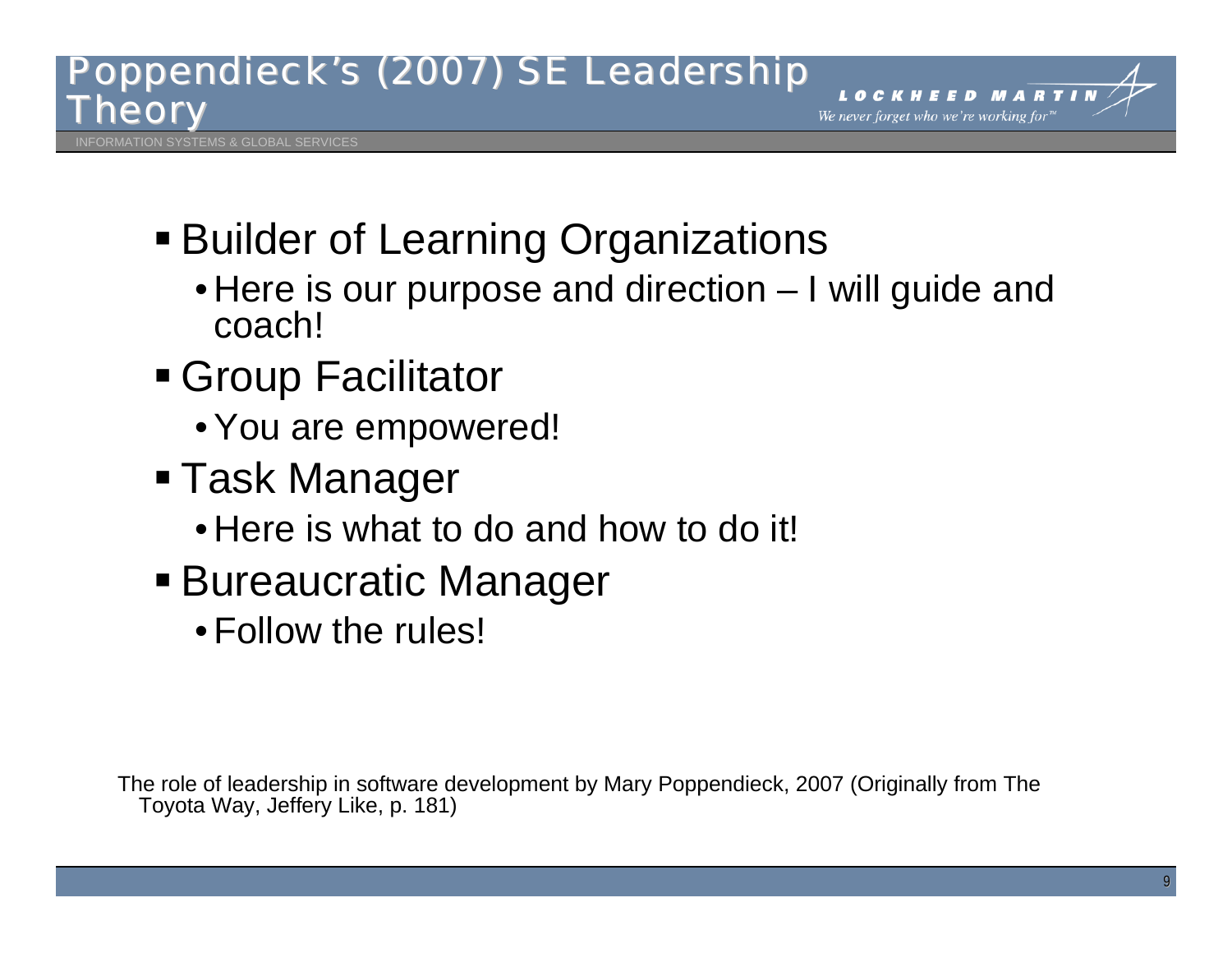#### *LM Full Spectrum Leadership LM Full Spectrum Leadership*



#### INFORMATION SYSTEMS & GLOBAL SERVICES

## **Full Spectrum Leadership**

The Language of Leadership at Lockheed Martin

- Shape the Future
- Build Effective Relationships
- **Energize the Team**
- Deliver Results
- Model Personal Excellence, Integrity, and Accountability

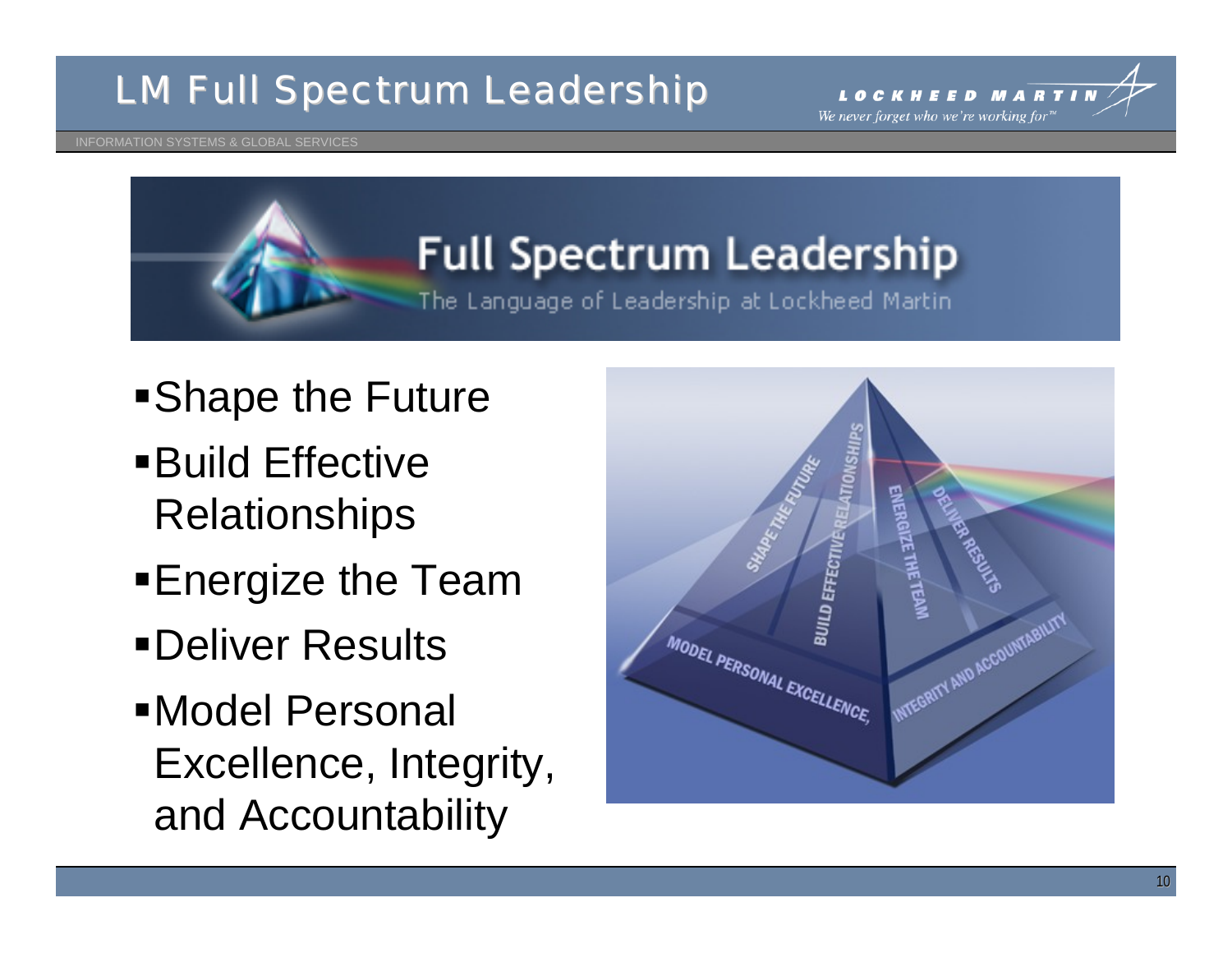



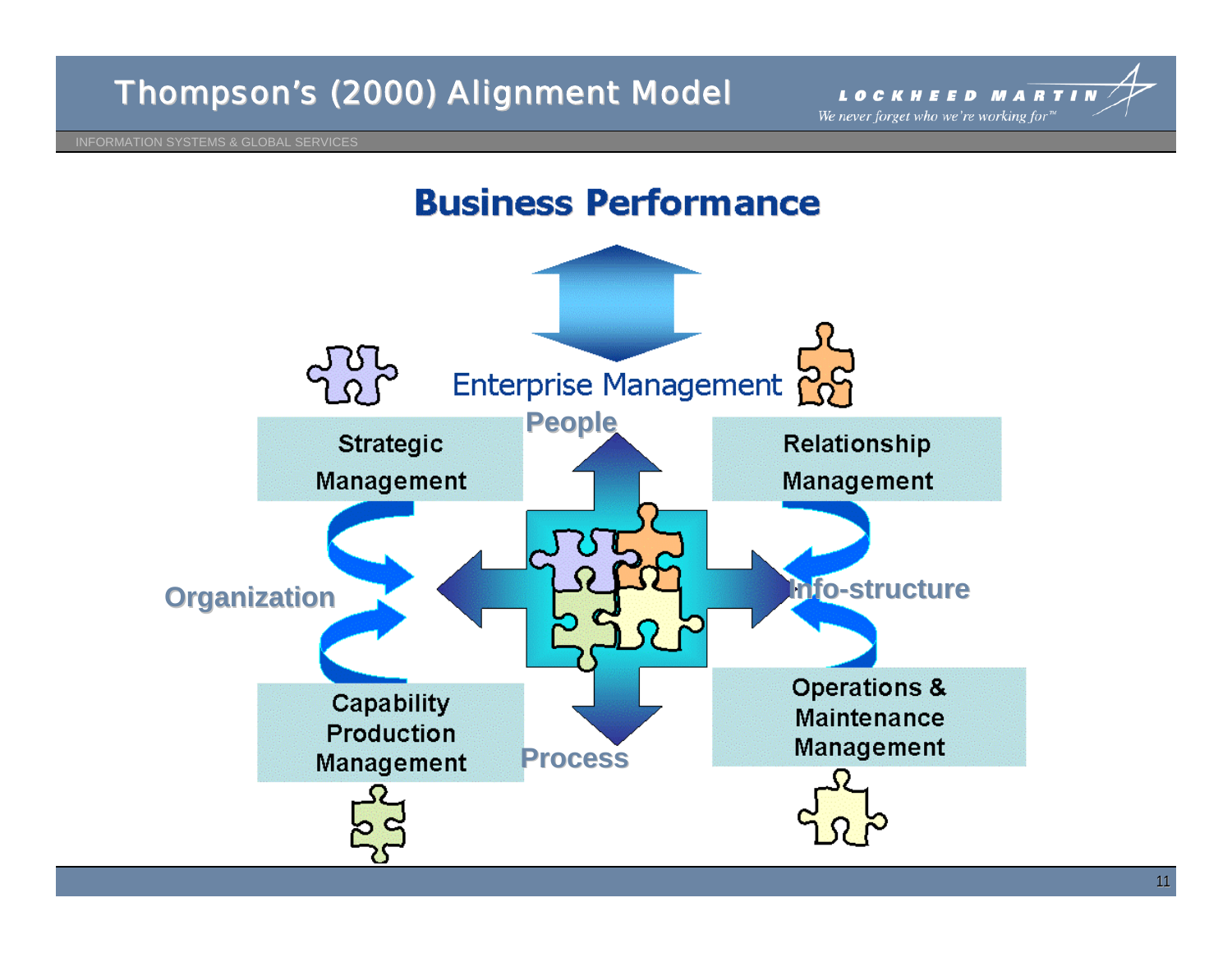

## Program Overview:

- **Provides a wide range of systems** engineering services to a civilian government agency nationwide
- Nine-year contract worth approximately \$700 million
- **Indefinite Delivery/Indefinite Quantity** (IDIQ)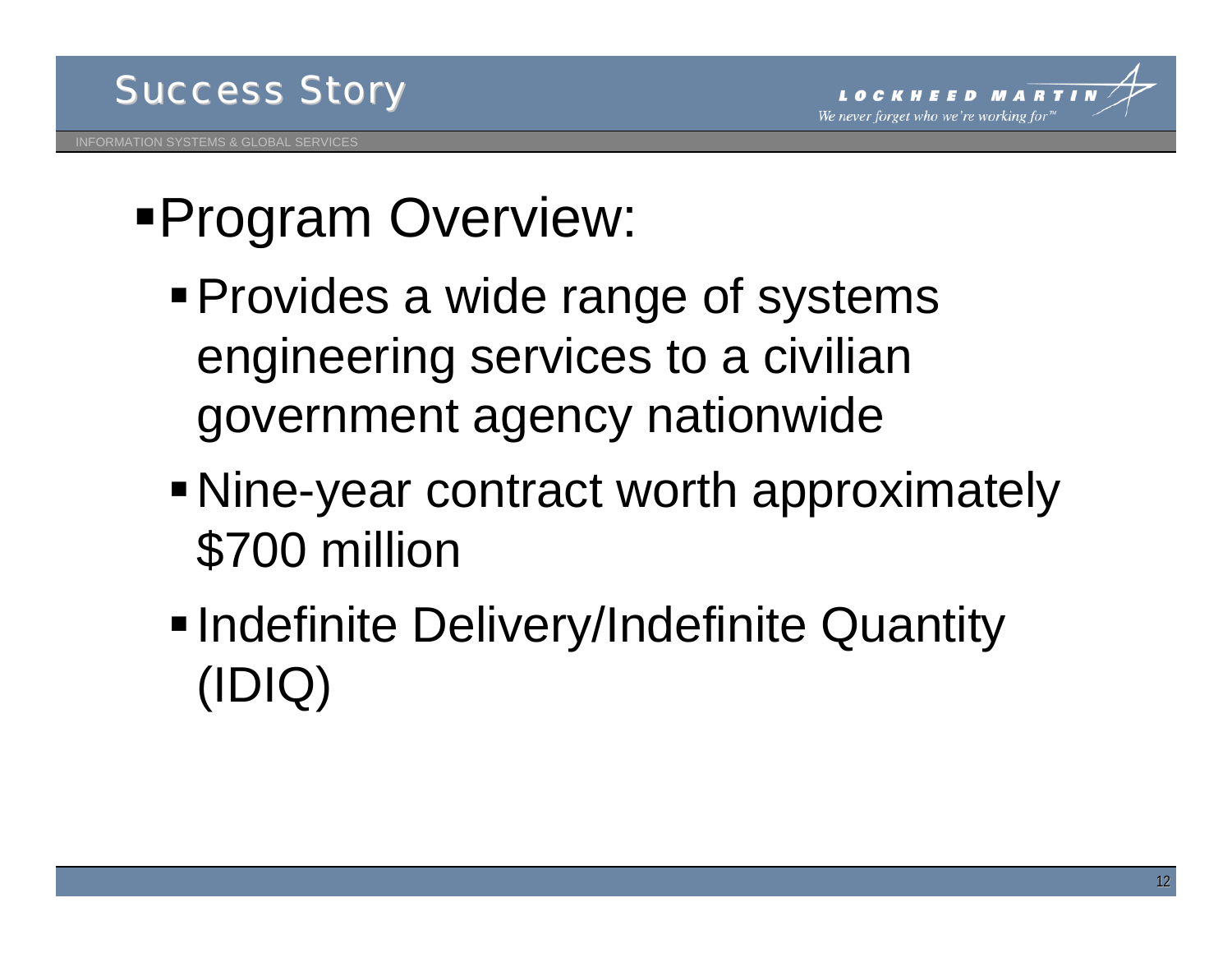#### *Initiative 1: Unified Development Initiative 1: Unified Development Environment Environment - TECHNOLOGY TECHNOLOGY*



INFORMATION SYSTEMS & GLOBAL SERVICES

- Restructured and empowered to implement the programwide technology governance and sharing
	- Architectural Control Board (ACB)
	- Organizational Process Group (OPG)
	- Sr. Technical Council
- Established
	- Chief Technology Officer (CTO) 360-Degree Dashboard
	- **Technology Inventory**
	- Distributed Software Development Team (Develop globally, manage centrally)
	- Continuous Integration & Automated Testing
	- **Standard Defect Tracking**
	- Document and Knowledge Management
	- Removing Accidental Complexity from Architectures
	- Challenge Action Results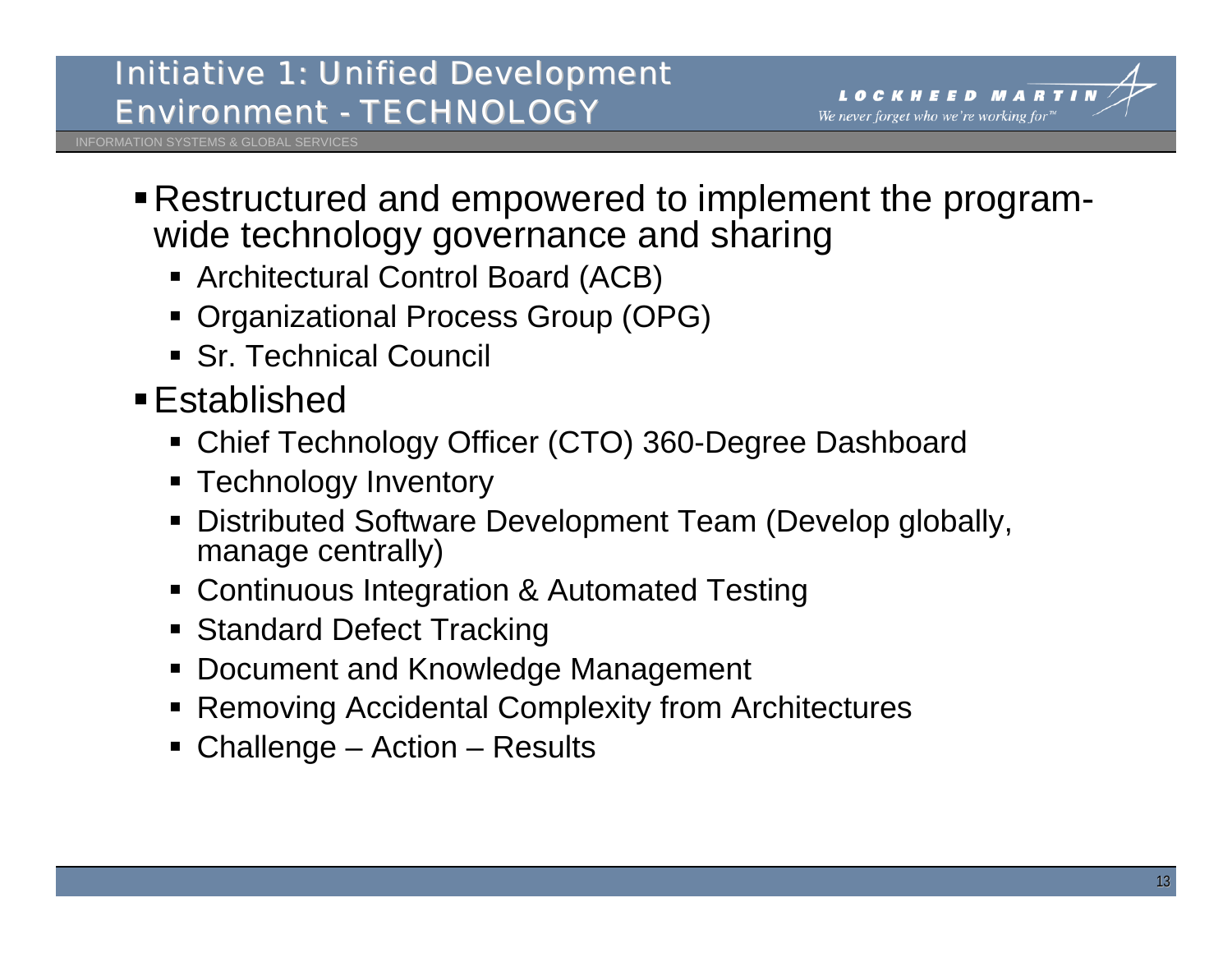#### *Initiative 2: Initiative 2: Technology Vision and Technology Vision and*  $Roadmap - STRATEGY$

**INFORMATION SYSTEMS & GLOBAL SERVICE** 

#### Collaborate with

- Customer
	- Enterprise Architecture (EA) Workgroup
	- Web Workgroup
	- Portal Workgroup
	- SOA Workgroup
	- GIS Workgroup
	- National Computer Center
- Industry
	- Software Vendors
	- Consortia
- LM
	- LM Engineering Process Improvement Group
	- LM Center of Excellence (COE)
	- LM IS&GS Advanced Technology Group
	- LM NexGen
	- LM I&KS Technical Council

We never forget who we're working for'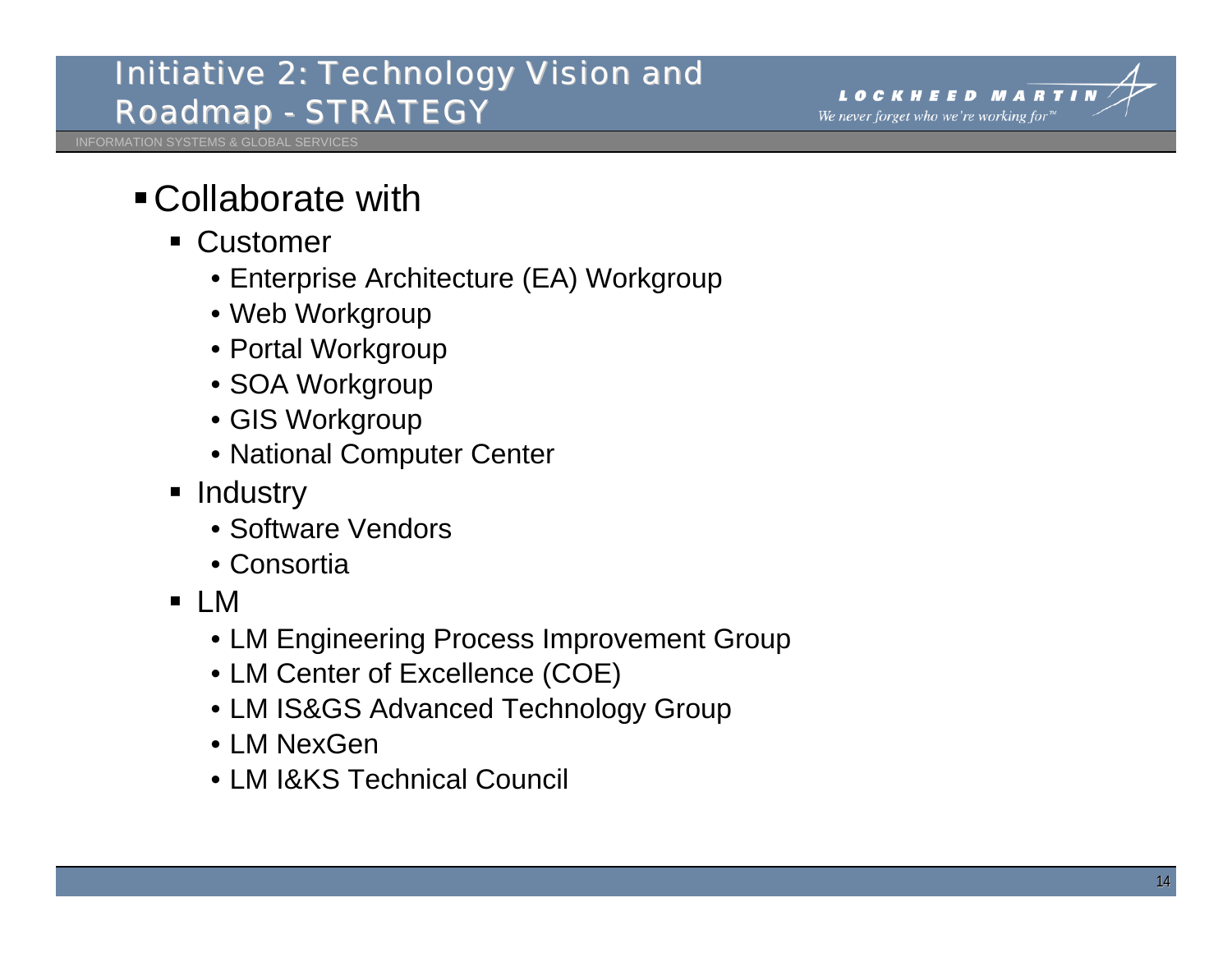

INFORMATION SYSTEMS & GLOBAL SERVICES

- **Provide the active and quality support to** the Task Order Project Officers (TOPO) and Contract Technical Managers (CTM) to solve their business challenges in a timely fashion.
- Conduct the analysis of customer needs to ensure the program provides the leading-edge solutions that meet and exceed customer expectations.
- Restructure one of Task Orders to include consultations on the Enterprise Tools Best Practices.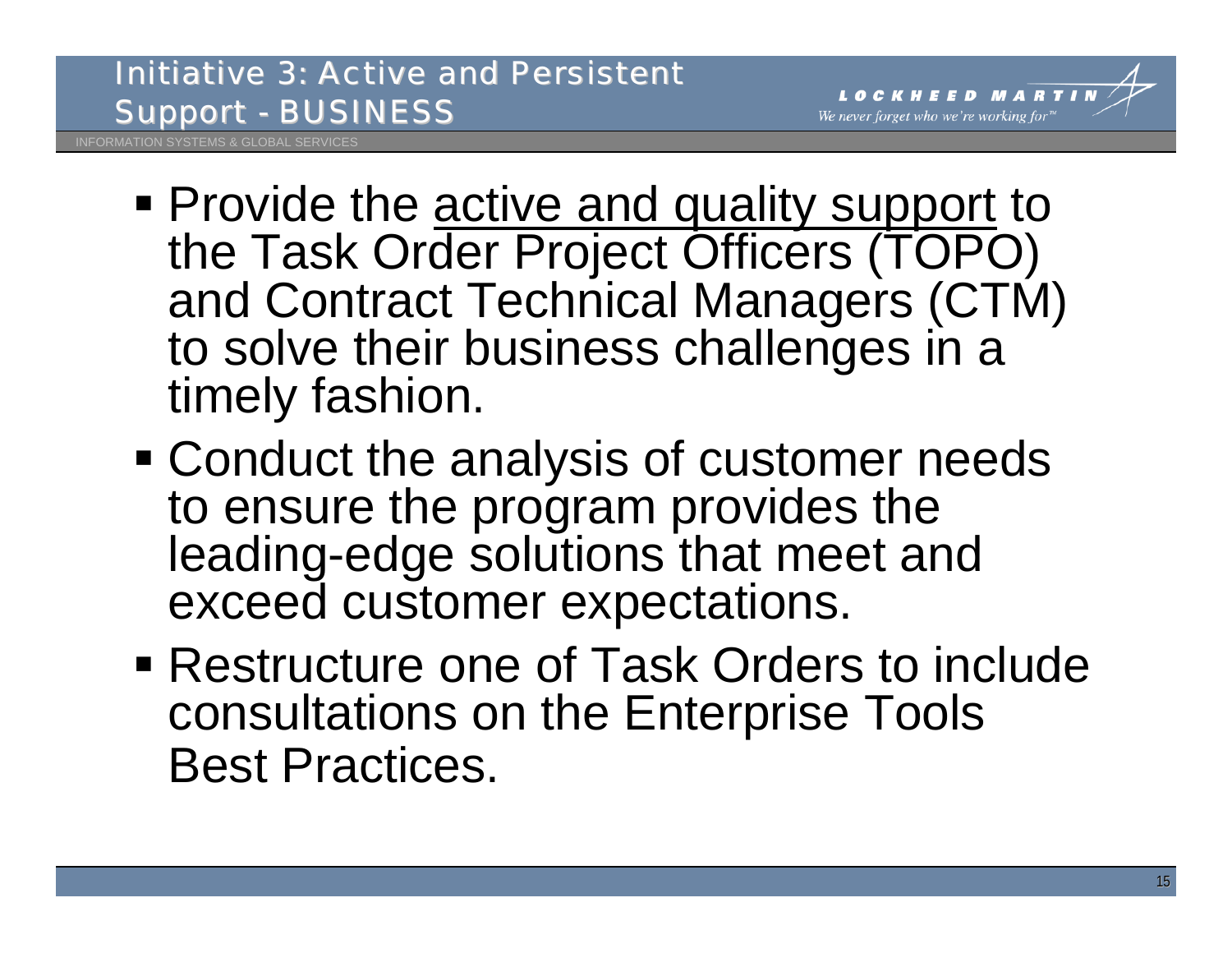#### *Emerging Alignment Theme Emerging Alignment Themes*



INFORMATION SYSTEMS & GLOBAL SERVICES

- **Establish a viable business operation model Establish a viable business operation model**
- $\blacksquare$  Earn trust, enhance competency, and establish strategic partnerships
- $\textsf{\textbf{I}}$  Pursue IT capability as a means of enhancing business functions
- **Expand skills, build teams, and maximize productivity Expand skills, build teams**
- **Instill an effective governance structure**



(Thompson, 2008)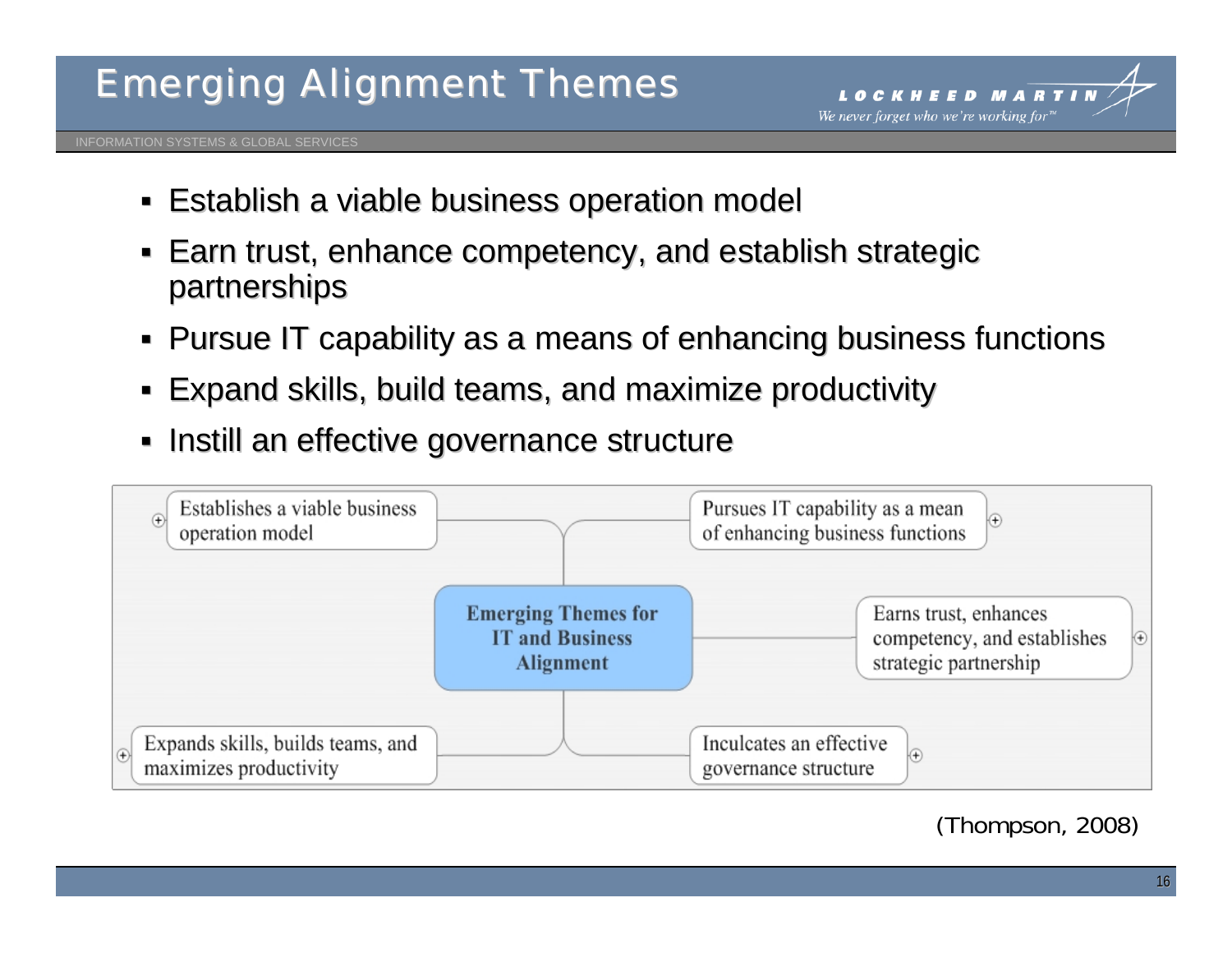

- ■360-Degree View is proven to be necessary and helpful for further aligning business and technology
- Business management aligned with technology planning often enhances business performance (Thompson, 2008)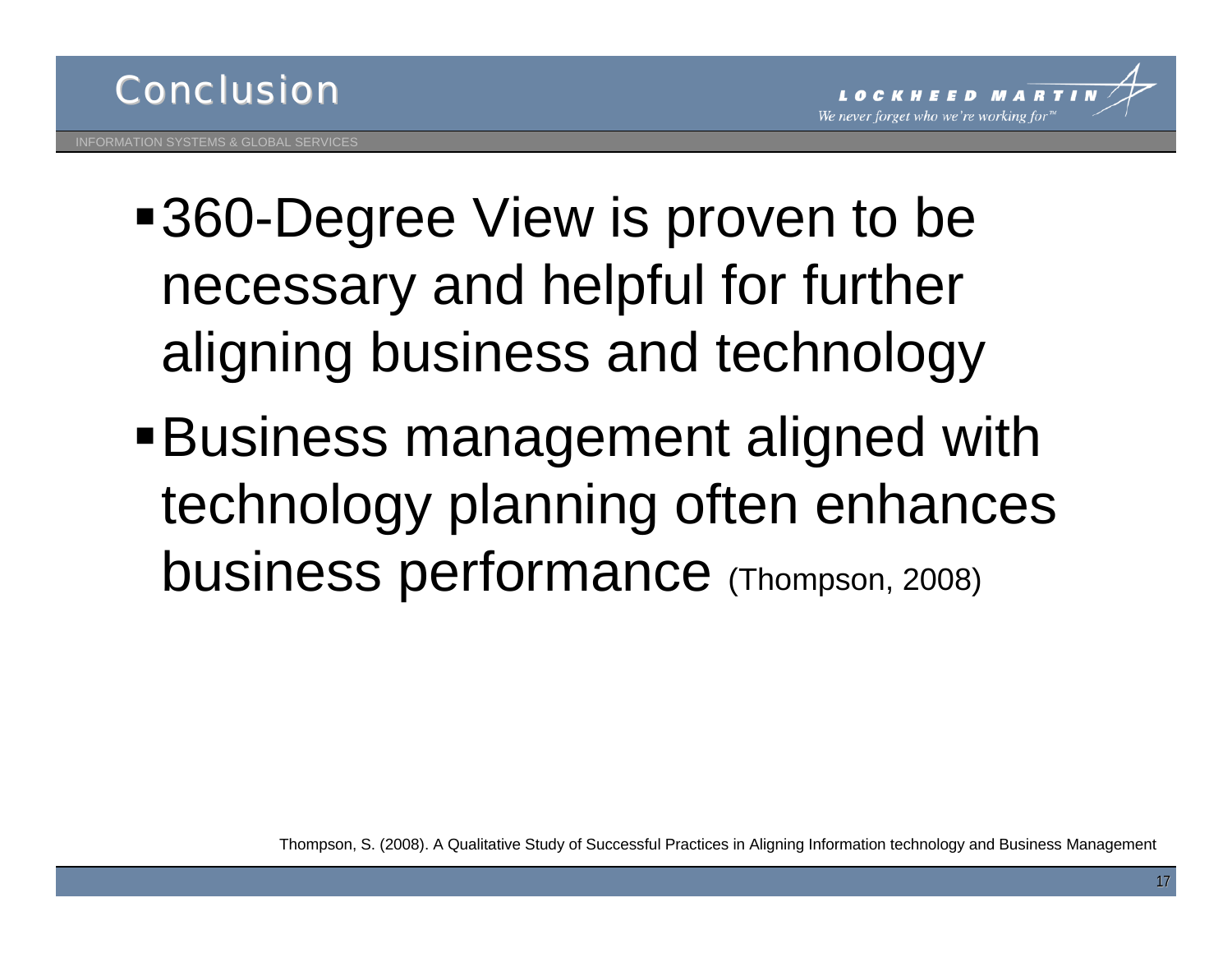

INFORMATION SYSTEMS & GLOBAL SERVICES

# **Questions?**